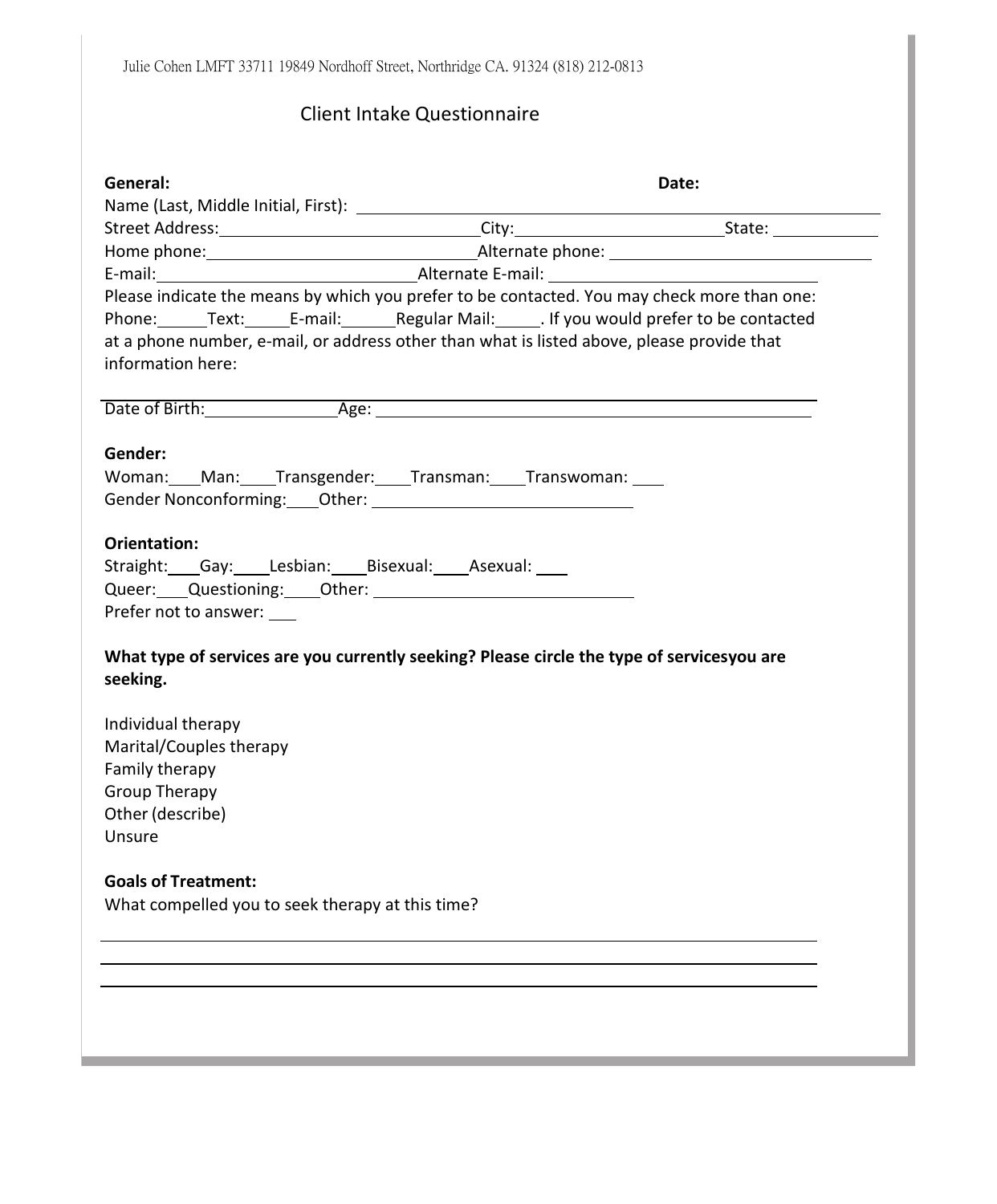Describe your current concerns, issues, or problems that you hope to resolve:

What do you hope to gain from therapy?

#### **Relationship Status (Please check all that apply)**:

Are you presently married or involved in a relationship? Yes \_\_\_\_\_\_ No If you answered yes, how would you describe your current level of satisfaction with the relationship?

Have you married previously? If yes, when? Name of the individual whom you identify as your significant other:

If you are married, or in a relationship, rate your level of contentment/happiness/satisfaction in the relationship on a scale of 1 to 10 (Number 1 indicates a sense of being very or extremely happy and the number 10 indicates a sense of being extremely unhappy). Briefly explain the rating you give in the space provided:

On a scale of 1 to 10, describe your level of commitment to your relationship (Number 1 indicates a sense of being very committed and the number 10 indicates a sense of not feeling at all committed). Briefly explain the rating you give in the space provided:

#### **Source of Income:**

| Employment:      | Unemployment:                 | Spouse/Significant Other: |  |
|------------------|-------------------------------|---------------------------|--|
| Social Security: | Short Term-Disability: Other: |                           |  |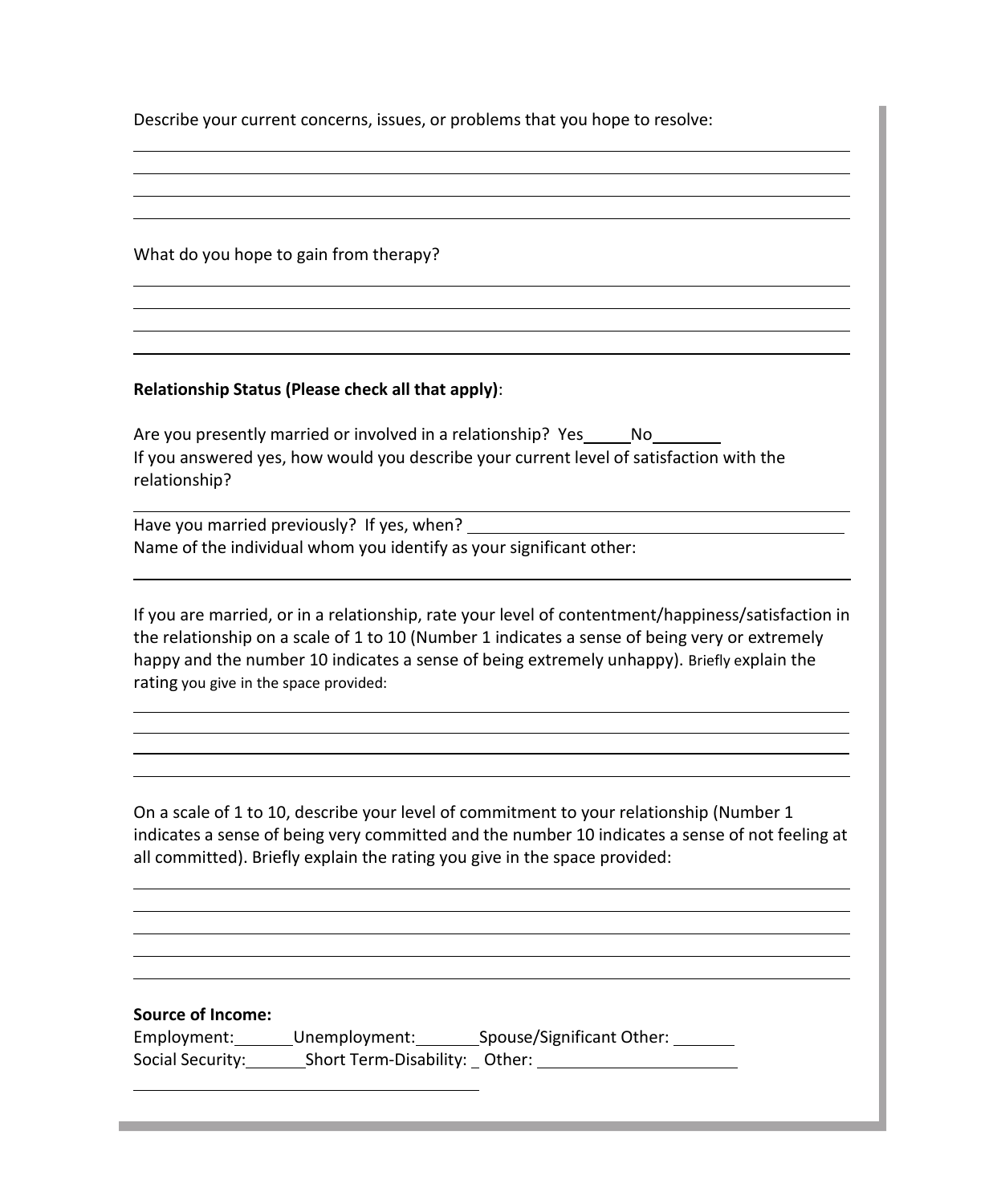## **Current Employment Status (Please check all that apply):**

| <b>Working Full-Time:</b> | <b>Working Part-Time:</b>                            | Retired:               |     |       |
|---------------------------|------------------------------------------------------|------------------------|-----|-------|
| On medical leave:         |                                                      | Unemployed and looking | for | work: |
|                           | Not employed due to other reasons Full-Time Student: |                        |     |       |
| Part-Time Student:        |                                                      |                        |     |       |

## **Education Information: (Please check the** *highest* **level of education/degree you have received):**

| Elementary, Grades 1-8:  |                                                    | Some High School (no diploma): |                    |                                  |
|--------------------------|----------------------------------------------------|--------------------------------|--------------------|----------------------------------|
| High School Diploma/GED: |                                                    | Some College (no degree):      |                    | <b>Technical/Trade School</b>    |
|                          | Graduate: Associate's Degree:                      |                                | Bachelor's Degree: | Master's Degree:                 |
|                          | Professional Graduate Degree (i.e., MD, JD, etc.): |                                |                    | Doctoral Degree (i.e., PhD, EdD, |
| $etc.$ ):                |                                                    |                                |                    |                                  |

### **Military History:**

Currently on active duty: Served in Military (please circle length of time served) for: number of weeks, months, or years. Never served in the military: If you have served in the military were you ever deployed, yes or no? Yes:  $\overline{\hspace{1cm}}$  No:  $\overline{\hspace{1cm}}$ . If yes, please describe your deployment experience and any incidence or issues that arose for you during or after your deployment:

### **Legal History:**

|  | Have you been ordered by the court to participate in this therapy, yes or no?     |
|--|-----------------------------------------------------------------------------------|
|  | Yes: No: If yes, you may be required to supply supporting documentation such as a |
|  | copy of the court order.                                                          |

|      |     | Are you currently involved in any kind of litigation or legal dispute, yes or no? |  |
|------|-----|-----------------------------------------------------------------------------------|--|
| Yes: | No: | If yes, please explain (i.e., custody dispute, dissolution proceedings, etc.):    |  |

|            | <b>Emergency Contact Information:</b> (Who you prefer me to contact in case of an emergency) |
|------------|----------------------------------------------------------------------------------------------|
| $N \sim 2$ | Dolationship:                                                                                |

| ivality.      | Relationship. |
|---------------|---------------|
| Phone number: | $- - -$       |
|               |               |

### **Referral Information:**

Were you referred? Yes: \_\_\_\_\_\_\_ No: \_\_\_\_\_\_ If referred, by whom?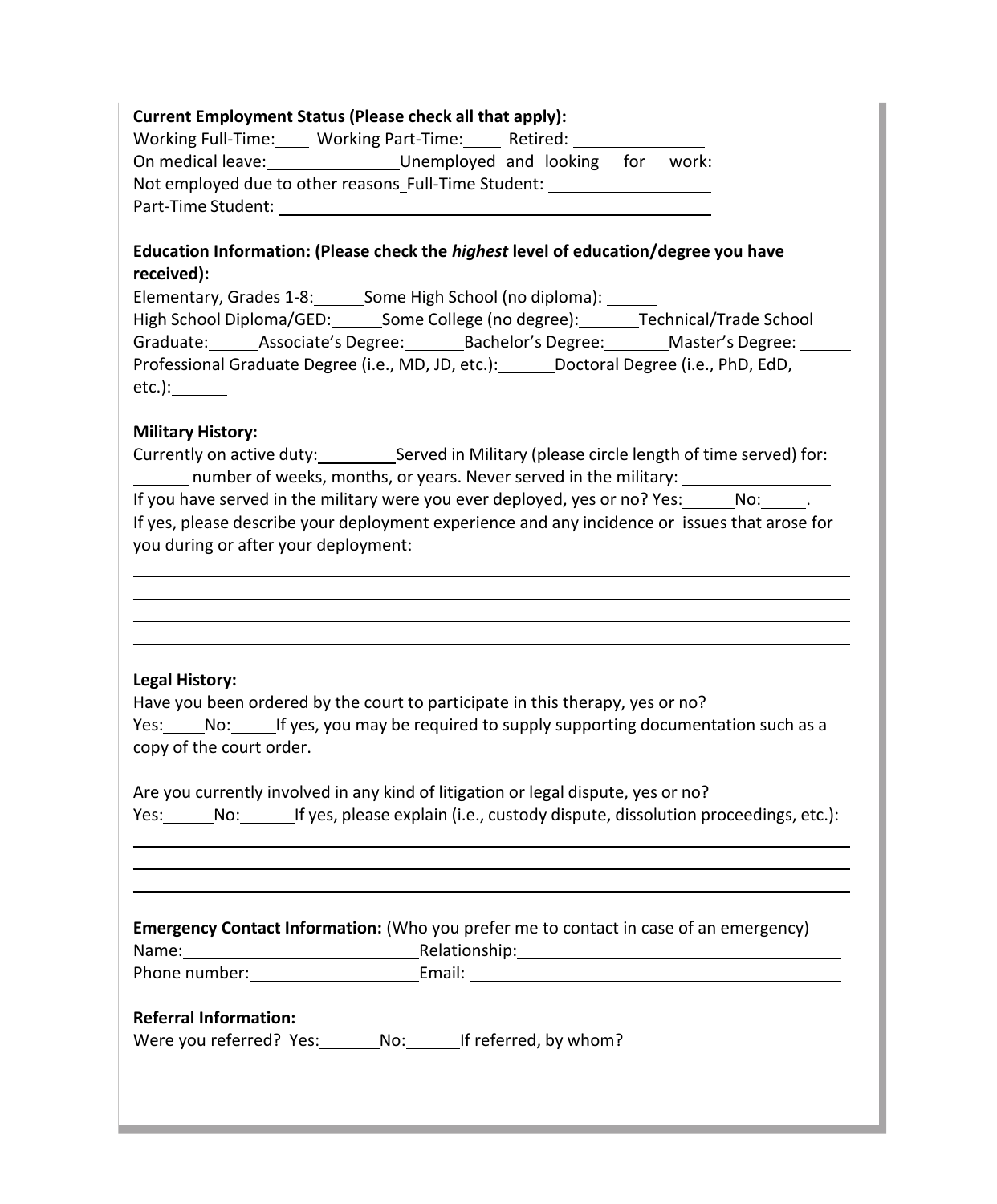## **Payment Information:**

| i ayıncın illivinlativin.                            |                                                                                                                |  |
|------------------------------------------------------|----------------------------------------------------------------------------------------------------------------|--|
| Please indicate how you intend to pay for treatment: |                                                                                                                |  |
|                                                      | Cash: Check: Credit Card: Employee Assistance Program: Insurance: Cash: Check:                                 |  |
|                                                      | Third-Party:__________. If a third-party will be paying for your treatment please provide the                  |  |
|                                                      | following information: Name of the person paying for your therapy: ______________                              |  |
|                                                      |                                                                                                                |  |
|                                                      | Contact Information for this person: National Contract Information of the Contract Information of the Contract |  |
|                                                      |                                                                                                                |  |
|                                                      | If you are planning to use health insurance, please provide the following information:                         |  |
|                                                      |                                                                                                                |  |
|                                                      |                                                                                                                |  |
|                                                      |                                                                                                                |  |
| Co-Payment Amount:                                   |                                                                                                                |  |
|                                                      |                                                                                                                |  |
|                                                      |                                                                                                                |  |
|                                                      |                                                                                                                |  |
| <b>Previous Mental Health Treatment History:</b>     |                                                                                                                |  |
|                                                      | Have you participated in therapy? Yes: No: If YES, please complete the information                             |  |
| below:                                               |                                                                                                                |  |
|                                                      |                                                                                                                |  |
|                                                      | Name: 1993 Mame: 1998 Mame: 1998 Mame: 1998 Mame: 1998 Mame: 1998 Mame: 1998 Mame: 1998 Mame: 1998 Mame: 1998  |  |
|                                                      |                                                                                                                |  |
|                                                      |                                                                                                                |  |
|                                                      |                                                                                                                |  |
|                                                      |                                                                                                                |  |
|                                                      |                                                                                                                |  |
|                                                      |                                                                                                                |  |
|                                                      | Name: 1993 Mame: 1998 Mame: 1998 Mame: 1998 Mame: 1998 Mame: 1998 Mame: 1998 Mame: 1998 Mame: 1998 M           |  |
|                                                      |                                                                                                                |  |
|                                                      |                                                                                                                |  |
|                                                      |                                                                                                                |  |
|                                                      |                                                                                                                |  |
|                                                      |                                                                                                                |  |
|                                                      |                                                                                                                |  |
|                                                      |                                                                                                                |  |
|                                                      |                                                                                                                |  |
|                                                      | Name: 1993 Mame: 1998 Mame: 1998 Mame: 1998 Mame: 1998 Mame: 1998 Mame: 1998 Mame: 1998 Mame: 1998 M           |  |
|                                                      |                                                                                                                |  |
|                                                      |                                                                                                                |  |
|                                                      |                                                                                                                |  |
|                                                      |                                                                                                                |  |

Have you ever been hospitalized because of a mental health disorder, yes or no? Yes: \_\_\_\_\_\_\_No: \_\_\_\_\_\_\_\_. If you indicated that you have been hospitalized for a mental health disorder, please complete the following information: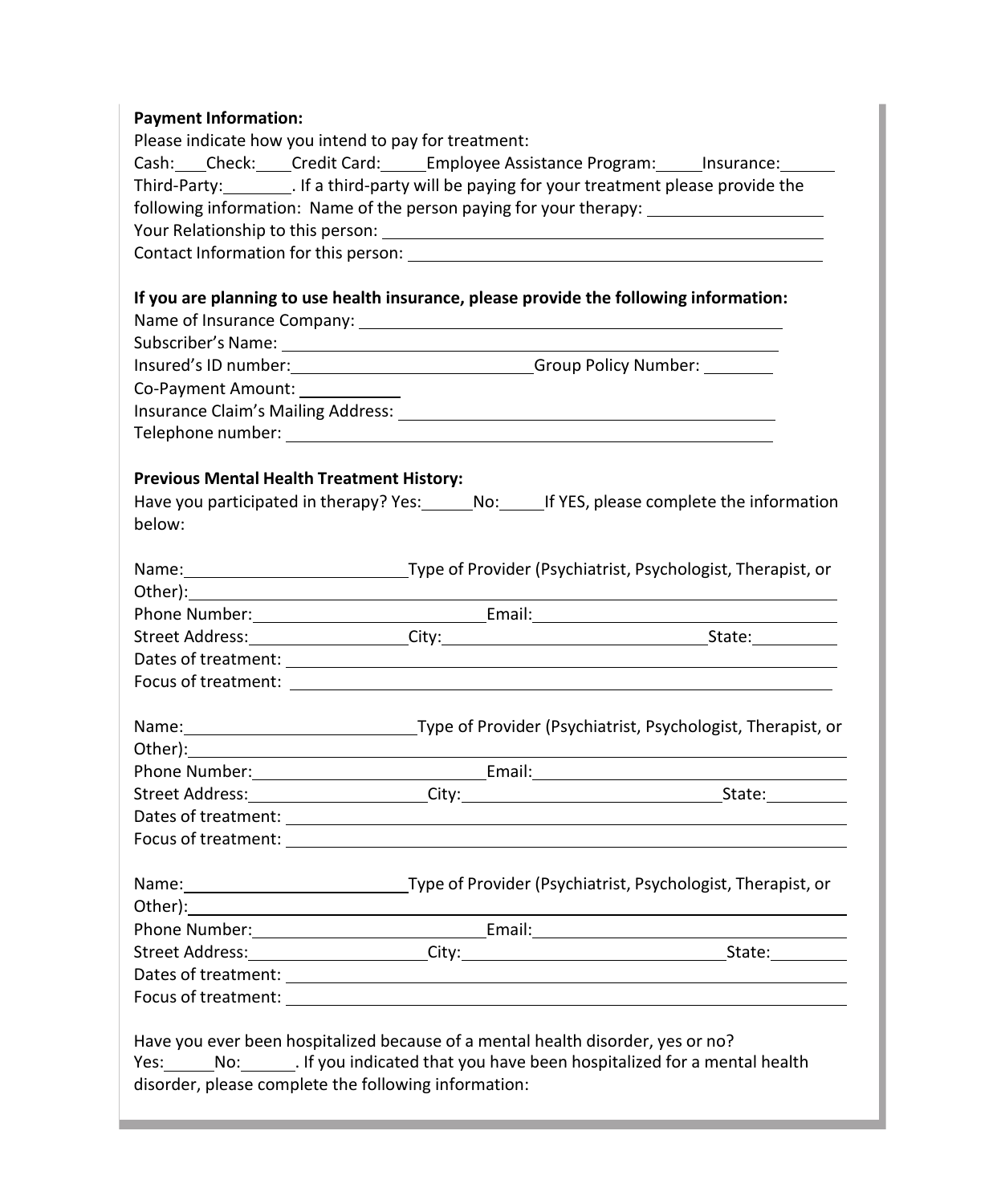Reason for hospitalization:

| Was hospitalization voluntary or involuntary? Please check: |  |
|-------------------------------------------------------------|--|
| Voluntary: OR Involuntary:                                  |  |
| How long was your hospitalization?                          |  |

Where were you hospitalized?

Course of treatment during hospitalization:

Provide the name of the providers who treated you below. Please indicate the type of provider (i.e., Psychiatrist, Psychologist, MD, Licensed Therapist).

|                                                                                                | Name: 1990 [19] Type of Provider (Psychiatrist, Psychologist, Therapist, or                                   |
|------------------------------------------------------------------------------------------------|---------------------------------------------------------------------------------------------------------------|
|                                                                                                |                                                                                                               |
|                                                                                                |                                                                                                               |
|                                                                                                |                                                                                                               |
|                                                                                                |                                                                                                               |
|                                                                                                | Name: 1990 Mame: 1990 Mame: 1990 Mame: 1990 Mame: 1990 Mame: 1990 Mame: 1990 Mame: 1990 Mame: 1990 Mame: 1990 |
|                                                                                                |                                                                                                               |
|                                                                                                |                                                                                                               |
|                                                                                                |                                                                                                               |
|                                                                                                |                                                                                                               |
|                                                                                                | Name: 1990 Mame: 1990 Mame: 1990 Mame: 1990 Mame: 1990 Mame: 1990 Mame: 1990 Mame: 1990 Mame: 1990 Mame: 1990 |
|                                                                                                |                                                                                                               |
|                                                                                                |                                                                                                               |
|                                                                                                |                                                                                                               |
|                                                                                                |                                                                                                               |
| <b>Current Mental Health Treatment:</b>                                                        |                                                                                                               |
| Are you currently participating in therapy or counseling? Yes: _____No: _______ If YES, please |                                                                                                               |
|                                                                                                |                                                                                                               |
|                                                                                                |                                                                                                               |
|                                                                                                |                                                                                                               |
|                                                                                                |                                                                                                               |
|                                                                                                |                                                                                                               |
|                                                                                                |                                                                                                               |
|                                                                                                |                                                                                                               |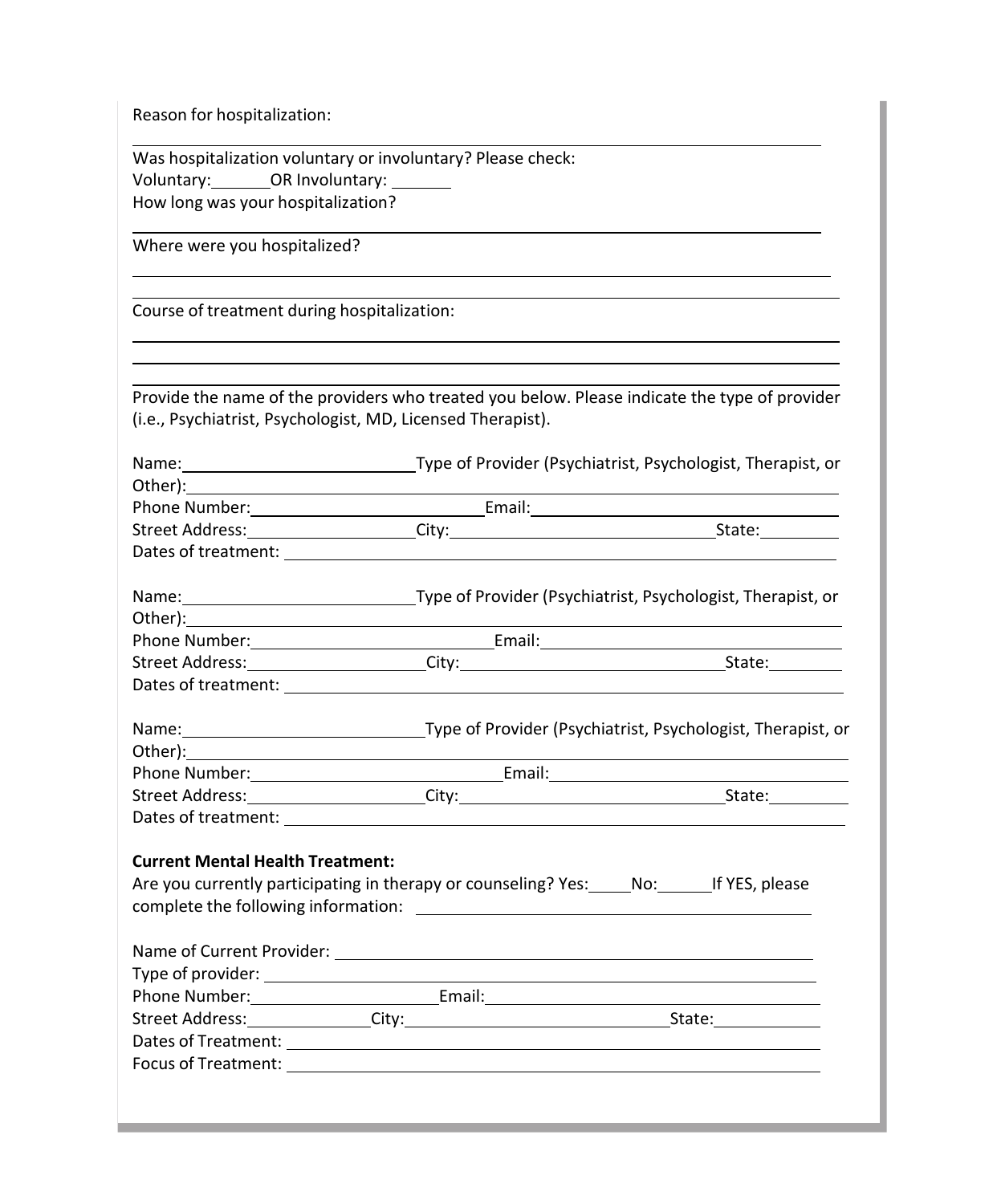| Name of Current Provider: |       |        |        |
|---------------------------|-------|--------|--------|
|                           |       |        |        |
| Phone Number:             |       | Email: |        |
| Street Address:           | City: |        | State: |
| Dates of Treatment:       |       |        |        |
| Focus of Treatment:       |       |        |        |

If you are currently receiving therapeutic services from another psychotherapist, to avoid a duplication of services, it may be necessary for me to contact your current psychotherapist to coordinate care. You may be required to sign and *"Authorization for Release of Confidential Information"* form which will be provided to you and maintained as part of your clinical record long with a copy of this patient intake form.**\*** Please Initial:

If you are currently under the care of a psychiatrist, are you taking any prescribed psychiatric medication(s), yes or no? Yes No . If you indicated that you are currently taking psychiatric medication, please list the type of medication, the specific medication you have been prescribed, the dosage, and any side effects in the space below.

For example: *"Antidepressant (type), Zoloft (specific medication), 50mg once daily (dose), Insomnia (side effect)."*

If you are currently under the care of a psychologist, have you participated in any psychological assessments or tests yes, or no? Yes \_\_\_\_\_ No \_\_\_\_\_\_\_. If you have participated in psychological testing, please list the type of test performed, the specific name of the test, and the date(s) the test(s) were administered.

For example: *"Personality Test (Type), Minnesota Multiphasic Personality Inventory "MMPI-2" (Specific name of test), February 01, 2017 (Date test was administered)."*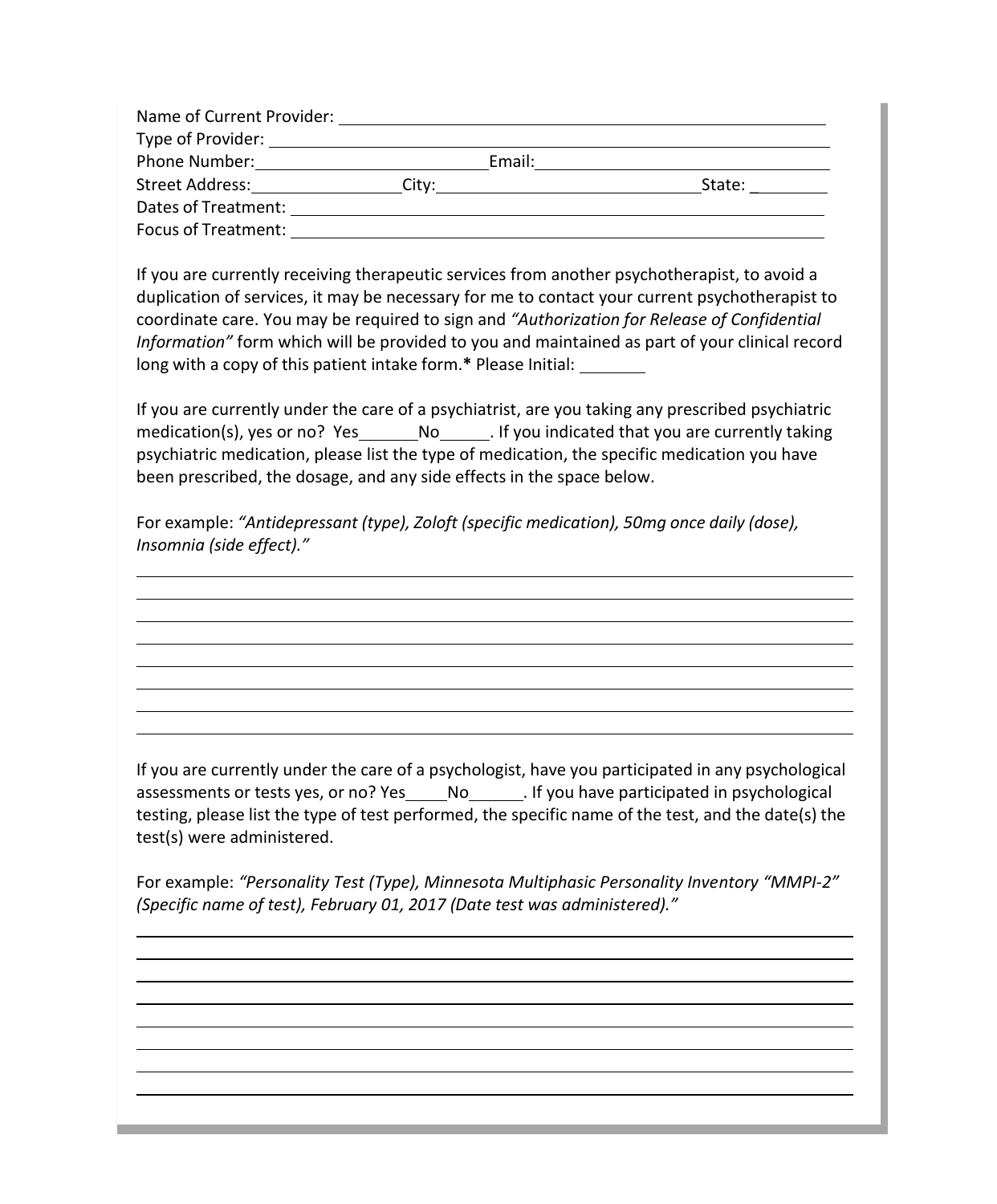## **Trauma History (Optional):**

Have you been – or are you currently being – emotionally, physically, or sexually abused? Yes \_\_\_\_\_\_No \_\_\_\_\_\_\_Prefer not to answer \_\_\_\_\_\_\_. If you checked "Yes," you may use the space below to describe the underlying circumstances:

**Family of Origin Information (Optional):**

Were you adopted, yes or no? Yes: \_\_\_\_\_\_\_\_No: \_\_\_\_\_\_\_\_\_. If you were adopted, at what age were you adopted?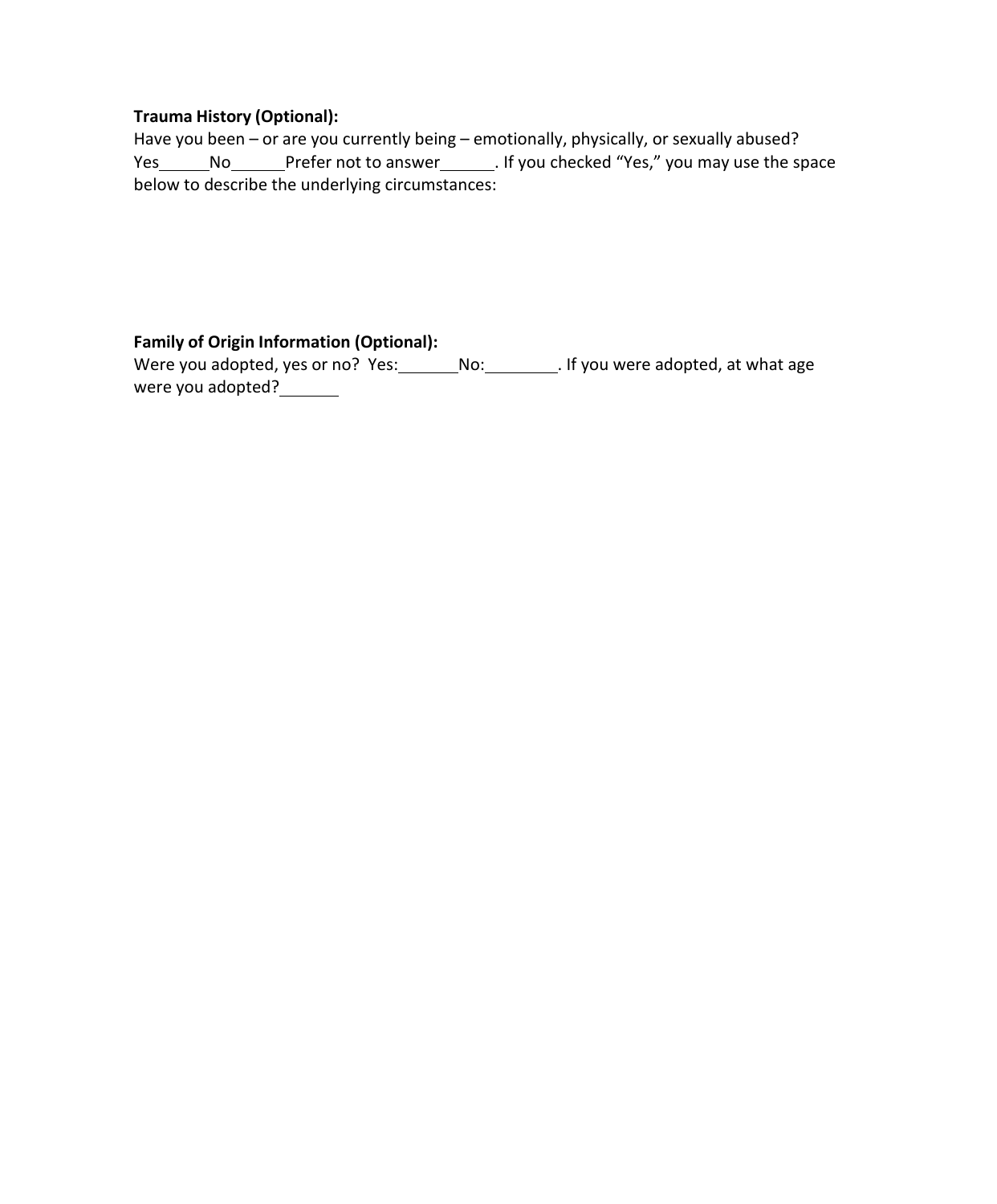If you were adopted, do you have a relationship with your birth mother and/or father, yes or no? Yes: No: If yes, please describe the nature of the relationship. For example, explain how the relationship with your biological parent(s) was established, how old you were at the time the relationship began, the frequency of contact you had or currently have, and the nature of the relationship:

<u> 1989 - Johann Stoff, deutscher Stoffen und der Stoffen und der Stoffen und der Stoffen und der Stoffen und de</u>

<u> 1989 - Johann Stoff, deutscher Stoffen und der Stoffen und der Stoffen und der Stoffen und der Stoffen und de</u>

<u> 1989 - Johann Stoff, Amerikaansk politiker († 1908)</u>

If you were adopted, what type of relationship do you/did you have with your adopted parents?

If you were *not* adopted, what type of relationship do you/did you have with your biological parents?

Please provide the following information about your parents either (biological/adopted) or stepparent:

| Name of Mother:          |
|--------------------------|
| Name of Father:          |
| Mother's occupation:     |
| Father's Occupation:     |
| Name of Stepmother:      |
| Name of Stepfather:      |
| Stepmother's Occupation: |
| Stepfather's Occupation: |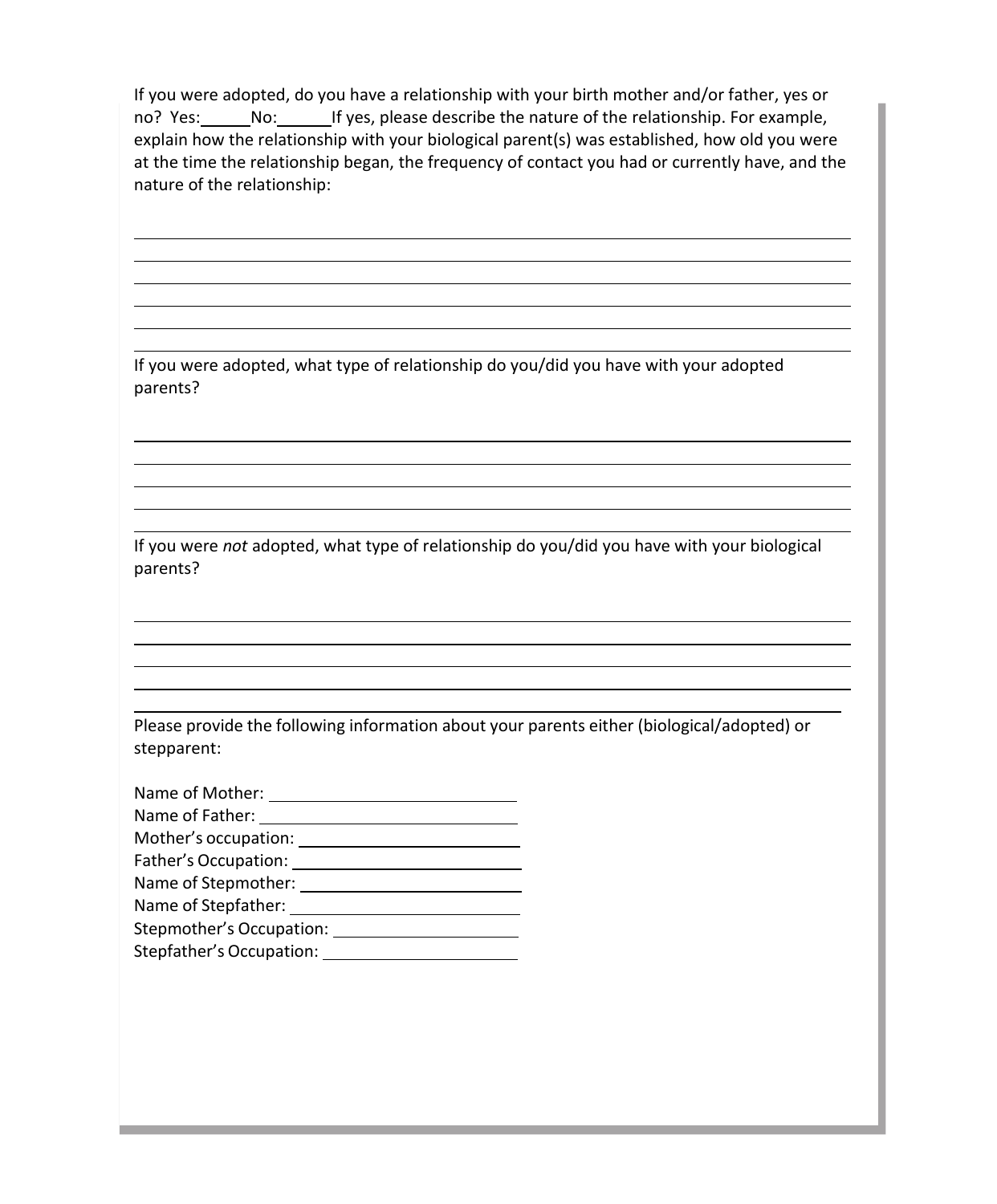Are either of your parents (biological or adopted, and/or step parents) deceased? If your parents are deceased, please provided the following information:

- Mother/Stepmother has been deceased for days/weeks/months/years. What was your age at the time of your mother's/stepmother's passing?
- Father/Stepfather has been deceased for \_\_\_\_\_ days/weeks/months/years vears. What was your age at the time of your father's/stepfather's death?

Indicate the marital status of your parents (biological/adopted). Check all that may apply:

- Currently married to each other for\_\_\_\_\_ years
- Currently separated for years
- Divorced for years
- Mother remarried \_\_\_\_\_times
- Father remarried times
- Mother currently single after being separated/divorced for years
- Father currently single after being separated/divorced for years
- Mother is currently involved with someone, yes or no? If yes, for how long?
- Father is currently involved with someone, yes or no? If yes, for how long?

Do you have any biological siblings, adopted siblings, step siblings, or half siblings, yes or no? Yes: No: . If you have any siblings, how many? . In the space provided below, list the name and ages of each of your siblings and briefly describe the nature of your relationship as being "close," or "not close," or "estranged," or any other word that describes the nature and extent of your relationship with your siblings.

Which of the following statements most resonates with you:

• My parents were present during my *entire* childhood, yes or no? Yes: No: . . . Explain: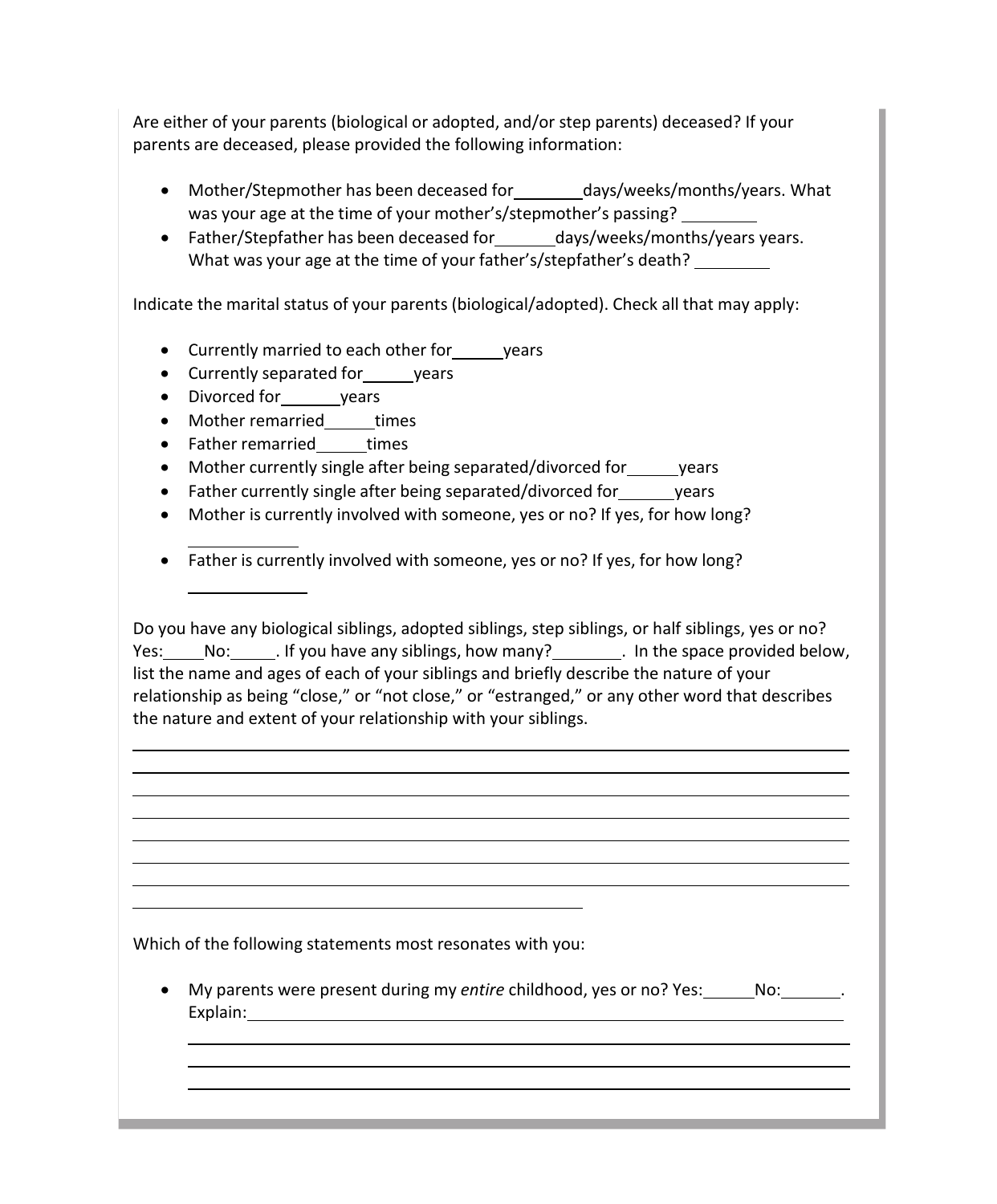| Explain: |  | My parents were <i>not present</i> at all during my childhood, yes or no? Yes: No: No: |  |
|----------|--|----------------------------------------------------------------------------------------|--|
|          |  |                                                                                        |  |

Which of the following describes your childhood family experience:

- It was an outstanding home environment
- It was a normal home environment
- **If was a chaotic home environment**
- Prefer not to answer

If you indicated that your home environment was chaotic, please explain. For example, you may have witnessed physical/verbal/sexual abuse towards others, or you may have experienced physical/verbal/sexual abuse from others:

### **Mental Health/Risk Assessment:**

Please identify if you have experienced any of the following and whether this is a past, current, or reoccurring issue:

- **Fig. 2.1.** Suicidal Thoughts.
	- o Past: Present: Reoccurring:
- Thoughts of wanting to intentionally harm myself.
- o Past: Present: Reoccurring:
- Thoughts of wanting to intentionally cause harm to someone else.
	- o Past: Present: Reoccurring:
- **Post-Traumatic Stress.** 
	- o Past: Present: Reoccurring: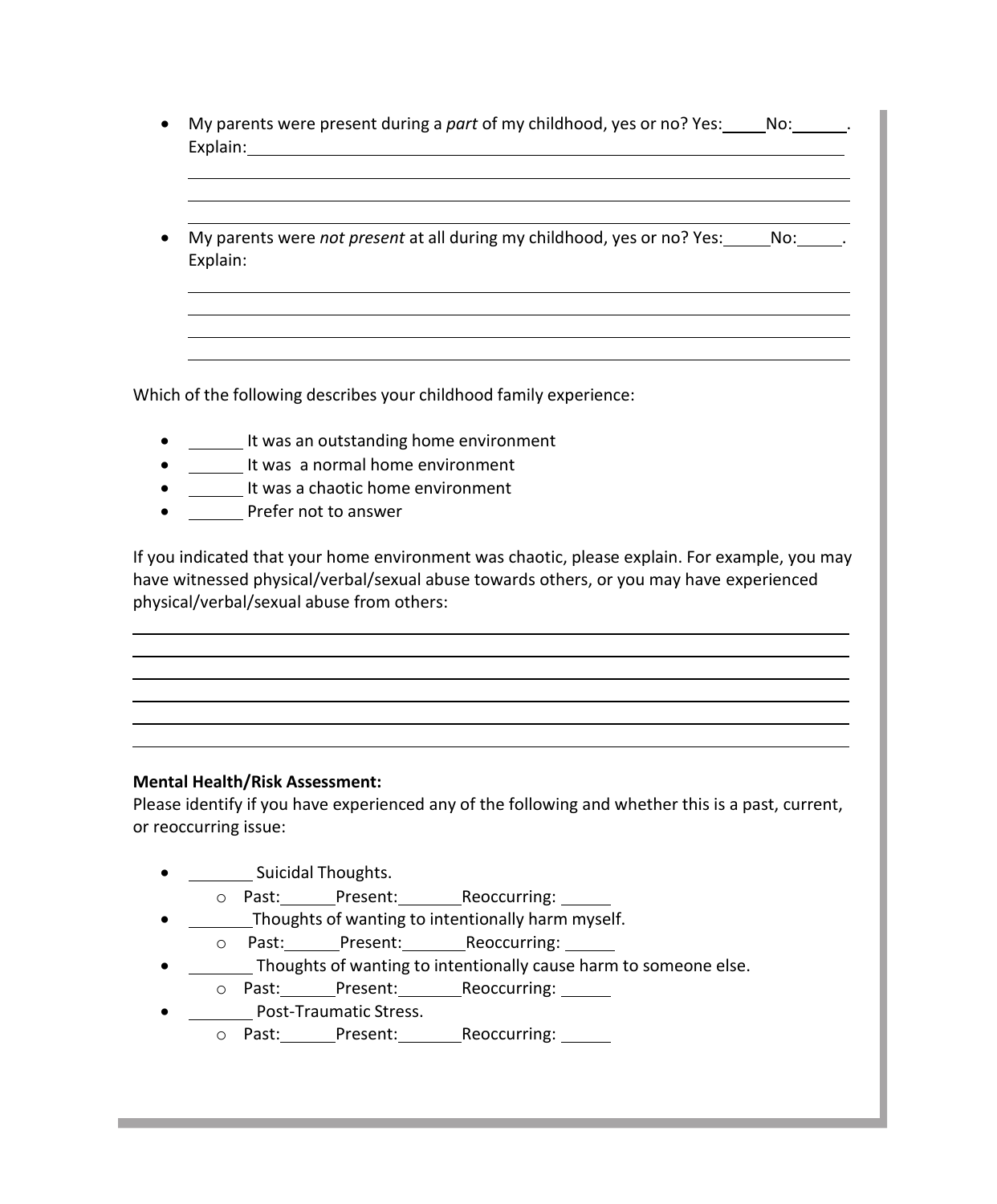If you are currently experiencing any thoughts of either harming yourself or someone else please answer the following questions:

| How long have you had these thoughts? |  |
|---------------------------------------|--|
|---------------------------------------|--|

| How frequently do you have these thoughts?                                                                                                                |  |
|-----------------------------------------------------------------------------------------------------------------------------------------------------------|--|
|                                                                                                                                                           |  |
| Do you have a plan and/or the means to carry out either the threat of harm to yourself or to<br>someone else, yes or no? Yes: No: If yes, please explain: |  |
|                                                                                                                                                           |  |

Have you ever tried to harm yourself or anyone else in the past, yes or no? Yes: No: If yes, please explain:

Is there anything that would stop, or prevent, you from harming yourself or someone else, yes or no? Yes: No: If yes, please explain?

If you indicated that there is not anything that would prevent you from harming yourself or someone else, please identify how likely it is that you might actually harm yourself or someone else:

Imminently likely: OR Not at all likely:

## **Alcohol/Substance Use History (Optional):**

Family Alcohol Abuse History: To the best of your knowledge, please indicate which of the following family member(s) struggles or struggled with alcohol/substance abuse or addiction:

Father: Mother: Grandparent(s): Sibling(s): Stepparent(s): Uncle(s)/Aunt(s): Spouse/Significant Other: Children: Children:

a sa kabila sa kasang sa kabilang sa mga bayang nagsang nagsang nagsang nagsang nagsang nagsang nagsang nagsan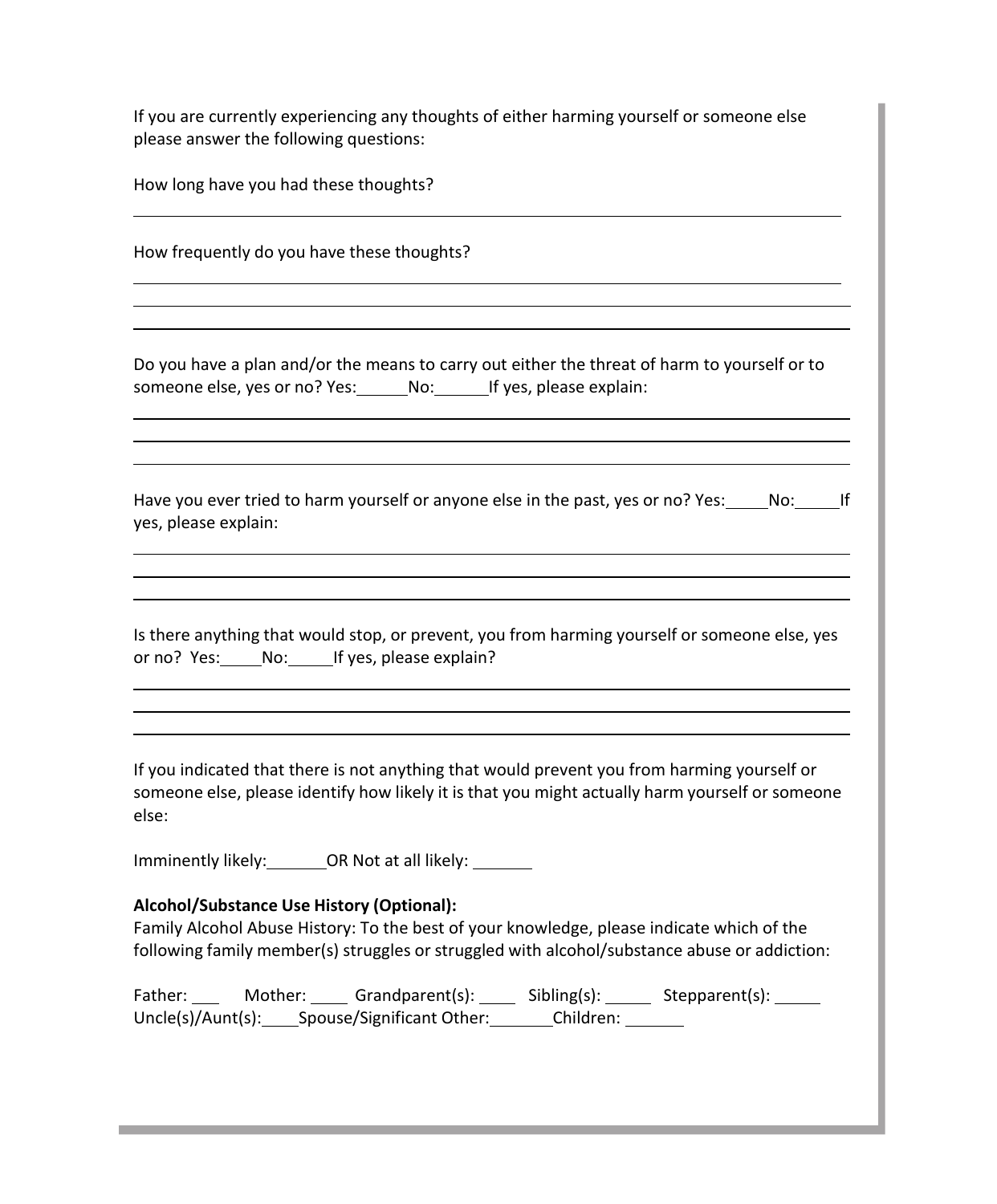Please indicate your substance use status:

No history of use: Actively using alcohol or drugs: In early full remission: 1897 In early partial remission: In sustained full remission: In sustained partial remission:

If you indicated that you have an alcohol/substance abuse or addiction history, please identify the types of treatment you have participated in, or are currently participating in, and how long you have been participating in the particular treatment.

Outpatient treatment:

Inpatient treatment:

12-Step Program:

Stopped using on my own:

Other Method:

Was the above treatment method effective? Please explain:

Please identify the type(s) of substances you are using, how frequently you use the substance, and how long you have been using the substance, and your frequency of use (i.e., daily, as needed, no regulation of use, etc.)

| Opioid(s): Classification: Length of use: Frequency of use:                                                    |
|----------------------------------------------------------------------------------------------------------------|
| Heroin: Length of use: Frequency of use: 1992 Length of use: Neroin: 1993                                      |
| Cigarettes/Tobacco: Length of use: Frequency of use: Cigarettes/Tobacco: Length of use:                        |
|                                                                                                                |
| Amphetamines: Length of use: Frequency of use: 1990 Length Control of use and the Amphetamines: 1990           |
| Barbiturates: Length of use: Frequency of use: 1990 Length Carolina Barbiturates: 1991                         |
| Cocaine: Length of use: Frequency of use: 1992 Manuson Manuson Manuson Manuson Manuson Manuson Manuson Manuson |
| Crack: Length of use: Frequency of use: Crack: Length of use:                                                  |
|                                                                                                                |